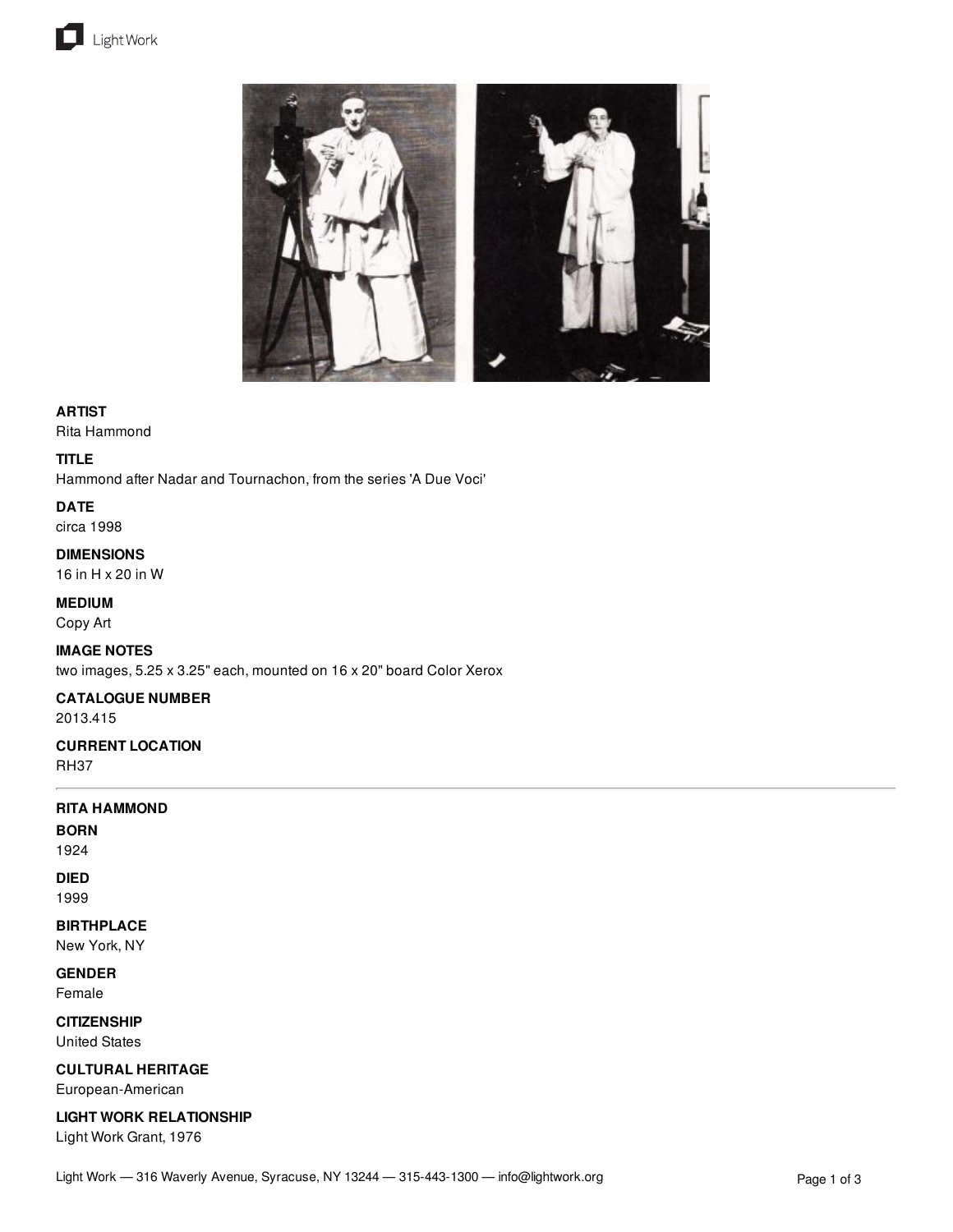

Light Work Retrospective Exhibition, 1985 Robert B. Menschel Gallery, 1995 Light Work Gallery, 2008 Other, 2008 Light Work assists SU Press in publishing a Hammond Monograph, Images of a Girl, Images of a Woman

#### **LIGHT WORK PUBLICATIONS**

Contact Sheet 5 Contact Sheet 102 Menschel Gallery Catalogue 40 Menschel Gallery Catalogue 41 Menschel Gallery Catalogue 39

#### **BIOGRAPHY**

'I was born in New York City in 1924. When I was young, my family moved to Saratoga Springs where my mother ran a small hotel. I have spent most of my adult life in Syracuse, New York raising a family. While attending Syracuse University and studying English I saw an exhibit of Harry Callahan's photographs at the Museum of Modern Art in New York City. Shortly after, I decided to become a photographer. I was 38. '

Light Work enjoyed a friendship of many decades with Rita Hammond. She received a Light Work Regional Photographers' Grant in 1976, when she was an instructor of photography at Cazenovia College in Cazenovia, NY. In spring of 1995 she exhibited a group of photographs entitled 'Making Connections' at the Robert B. Menschel Photography Gallery. She died in 1999 and left almost 900 works of art to the Light Work Collection. The massive collection includes silver gelatin prints, collages, and shadow boxes.

In 2003, the book 'A Due Voci: The Photography of Rita Hammond' was published by Syracuse Press, edited by Julie Grossman, Ann M. Ryan, and Kim Waale. And in 2008 Syracuse Press published the book 'Images of a Girl. Images of a Woman,' edited by Gina Murtagh. In September 2008 Light Work featured a panel discussion 'Pastiche, Performance, and Portraiture (and the imponderable hazards of publishing photographs)' with Gina Murtagh, Kim Waale, Ann Ryan, and Julie Grossman in conjunction with two exhibitions of work by Rita Hammond: 'A Due Voci' and 'Images of a Girl, Images of a Woman.' The event celebrated the exhibitions, the book release, and the completion of the accessioning process that makes all works by Hammond searchable online in Light Work's Collection.

#### **ESSAYS**

Rita Hammond, a nationally known artist who taught at Cazenovia College from 1975 to 1998, died May 1 in Seattle, less than a month before her 75th birthday. She is survived by her daughter, Deborah, of Rochester; her son, Edward, of Carpenteria, CA., and her ex-husband, Charles, of Cazenovia. Hammond, who won a Light Work Grant, a New York Foundation for the Arts Photography Fellowship and a Diverse Forms Project Grant from the Rockefeller Foundation and the National Endowment for the Arts, participated in many group shows and was awarded a number of solo exhibitions. Her first solo show, 'Images of a Girl,' was at the Dana Arts Center, Colgate University, in 1967. Her series of life-size cut-out figures, 'The Cocktail Party,' was shown at the Everson Museum of Art in 1974; that same year she had a show at the Colby College Art Gallery in Colby, Maine, and two years later, at Light Work Gallery, Syracuse. A retrospective of her work was mounted at Wells College, Aurora, in 1978. A survey called 'Making Connections' featuring her self-portraits in many guises was presented at the Robert B. Menschel Photography Gallery at Syracuse University in 1995. Hammond was a dynamic and greatly admired presence in the Central New York art community, not only as a photographer but as a writer, teacher, arts activist, and a generous friend. Despite her rugged invidualism, she loved to collaborate with other artists. Among them were photographer Lynn Moser, sculptor Kim Waale and photographer Rayburn Beale. It was with Moser, with whom Hammond maintained a deep friendship for more than 30 years, that some of her most significant work was created. Moser was the subject of 'Images of a Girl' and, 20 years later, 'Images of a Woman.' She and Hammond were pictured together in many of the works from those two series. Each summer Hammond would join Moser, who lives in Washington, to work on nature-based photography projects. The rest of the year, they continued their collaboration like Japanese renga poets completing each other's haiku, one would create an image and send it to the other, who would add a further image which would then be completed to form a triptych. 'Our collaboration began as an exploration of personal feelings but has extended out beyond the personal,' Moser wrote for the catalog that accompanied Hammond's exhibition at the Menschel Gallery. 'In spite of the difference of our ages and the difficulties of living on opposite ends of the country we still manage to provide a perpetually rich mix of energy and imagery. We are interdependent but the collaboration has allowed us to experience so much more. . . the connections have made us whole.' Hammond's sense of humor was legendary, and many of her works are filled with puns and ironic associations. In her self-portraits she often dressed as a Commedia dell'arte jester, and in her collages she inserted images of herself into reproductions of famous paintings, holding a pipe and peering over the shoulder of one of Cezanne's 'Card Players,' or sipping through a straw from a bowl in Bellini's 'Feast of the Gods.' In another self-portrait she stands in a corner of her studio beneath the text 'Rita Hammond wore khakis' in a pretend GAP ad. In one of her most poignant triptychs, titled 'They Would Be My Age Now,' she looks out at us just as she is, without costume or artifice, at the age of 70. On the left panel is a 1939 photobooth self-portrait of Anne Frank; on the right panel, a 1957 portrait by Richard Avedon of Marilyn Monroe. Hammond is also known for her remarkable photographs of old houses and inns in resort towns (born in New York City, she grew up in Saratoga Springs, where her mother ran a small hotel). Her architectural photographs were published in the books 'Landmarks' of Madison County and 'Cazenovia, The Story of an Upland Community,' and in many publications, including Camera, Progressive Architecture, The New York Times and the Los Angeles Times. The Central New York art community will celebrate Hammond's life on her birthday May 30 at 5:30 p.m. at Stone Quarry Hill Art Park, Cazenovia, with a loan exhibition of works by the artist in friends' collections and a memorial service. Half of her ashes will be scattered beneath a totem Hammond carved on a wilderness preserve owned by Moser in Port Townsend, WA. The other half will be buried at Stone Quarry Hill marked by Hammond's original Leica, which she bronzed before leaving for Washington. The Rita Hammond Endowment to support visiting artists has been established at Light Work, a non-profit photography organization that runs the Menschel Gallery and maintains an important collection of American photographers. Contributions in her honor may be made to Light Work, 316 Waverly Avenue, Syracuse, NY 13244. Sherry Chayat (c)1999At the time of her passing in 1999, Rita Hammond had long been a valued and beloved member of the Central New York art community. Nowhere was this more true than at Light Work. Shortly after Hammond began making photographs, Community Darkrooms was born. Hammond became a regular presence at the Darkrooms, and she often brought her unique voice and presence to Light Work openings and other events over the years. She was the recipient